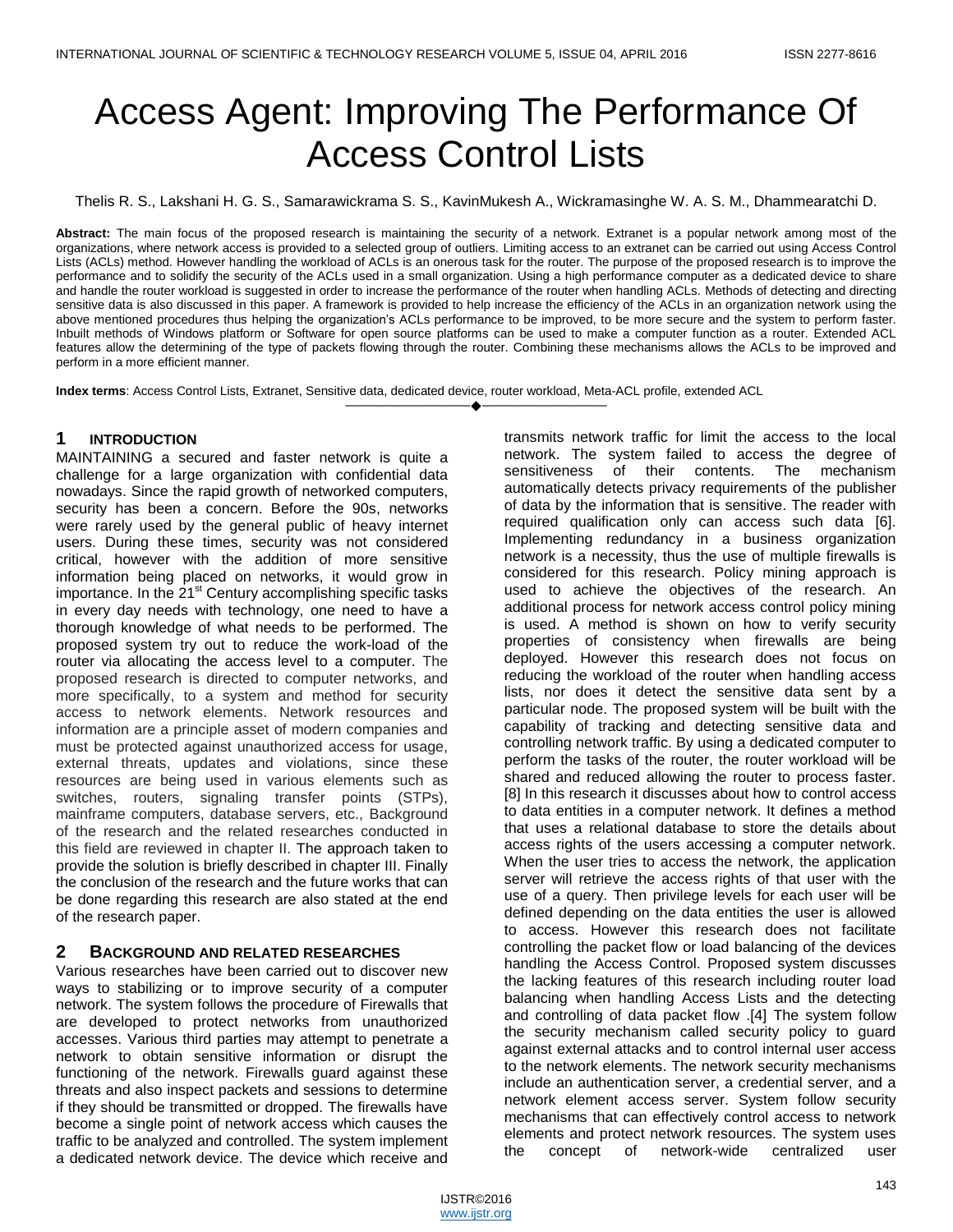administration. The concept controls the access to individual network elements and access to network resources. System controls the user access by authentication method. Credential server manage the user privileges in the network associated with the authentication server. The network elements includes a separate local access control means operating with security mechanisms to facilitate secure communication of data over the network. The system does not consider about the dedicated devices used for access controlling. The proposed system follow this method to increase the secure level of the network to better levels by implement a dedicated network device such as a router positioned between a local network and an external network, most of the time the Internet, or between local networks. The system selectively examine packet payloads to figure out when new channels are to be opened. This mechanism help the system to be well maintained [5]. In this research it mainly focuses on dynamic access control for enterprise networks. Enterprise network security involves set of real time, defensive methods that are being used in an enterprise to protect its business network from external threats to their IT system. The research argues that the network layer with mechanisms for dynamic access control can remedy these ills. The research propose a system for securing enterprise networks, where the network elements themselves enforce dynamic access control policies based on both flow-level information and real-time alerts. This research does not involve about router load balancing, data tracking or detecting sensitive data. In the proposed system the research group will discuss about router load balancing, data tracking and detect sensitive data. [7] The research focuses on user privacy in Online Social Networks (OSN). Users tend to expose their sensitive information accidentally in online textual messages because of the lack of technical knowledge of the user or the inflexibility of the access control mechanisms used in OSNs. The system detects such sensitive data depending on the publisher of the message with the use of an automatic semantic annotation mechanism. Then the system automatically generates a cleansed version of the publication according to the targeted audience of the data to control the access. Although this system keeps track of sensitive data and secure user access privacy, it does not provide a solution to prevent unauthorized users from accessing any of the sensitive data. The proposed system will track the sensitive data and prevent them from being accessed by third parties in order to secure the network access and sensitive data privacy [10]. Requirements for specification and implementation of access control policies have become more important in industrial networked systems. A twofold model for analysis of ACL policies includes three main components. They are; security policy document, control user access, high level network policy. Security policy document in the proposed system covers some important parts. For controlling user access, it needs a Meta ACL is generated. In the proposed system, the main purpose is to find a method to automate ACL system and also lessen the workload of a router. High level network policy should provide facilities to have a simpler, faster and more secured network. In order to do load balancing and good performance, and also to do access control, with the use of a dedicated device, our group intends to test whether a

router and computer or a computer itself can handle ACL processing because computer is a more intelligent device compared to a router. The concept of style sheets transformation driven firewall access list generation will be used to secure network access. Controlling data traffic can be done in a few ways. Use two gateway routers in a larger LAN. Using ACL permitted actions, the traffic can be divided among two routers [9]. The research discusses about global server load balancing (GSLB). GSLB is popular for its disaster recovery functionality as well as for more intelligent direction of traffic of optimal site selection. In this research it is focused on identifying of the selected best IP addresses from GSLB algorithm and the selection metric used to decide on an IP address as the best one and the data includes a count of the selected best IP addresses selected via the GSLB algorithm. This research does not involve any type of controlling of data traffic, controlling user access or securing network access. Therefore in the proposed system we would facilitate traffic controlling, user access controlling, securing network access and detection of sensitive data. [2] This research is a concept, and also can be recognized as a method to make a secured network system which contains a few important components. They are; Meta ACL profile, data registry, security policy document, securing network policy, usage of firewalls. When there is a large network with multiple users, routers and switches with a lot of user access controls, it is difficult to create user access lists to every router and switch manually. It will increase the workload of a gateway device of a network. A router doing traffic filtering can deploy ACLs with thousands of rules. Due to the complications regarding ACL configuration language, large ACLs can easily become redundant, inconsistent, and difficult to optimize or even understand. There will be considerable amount of routers in the network topology of the proposed system. If it is done manually, all of the ACLs need to be configured in a consistent manner to enforce the corporate security policy. Although it takes a lot of time and it may not be accurate at all. There will be redundant ACLs, which is inconsistent. In order to overcome this problem, we need a novel framework to automate ACL analysis and make the network simpler. A set of algorithms is introduced to detect and remove redundant rules, discover and repair inconsistent rules, merge overlapping or adjacent rules, mapping an ACL with complex interleaving permit/deny rules to a more readable state containing all permits or denies, and finally generate a meta-ACL profile based on all ACLs along a network path. Traffic filtering is also needed. Data registry will keep the useful information about the network such as information related to the topology of the network. Documents that contain network security policies are linked to the registry data structure. When automating, and working with different devices, data registry is very important. Network security policy, is an outline for the network access with some defined rules. It determines how policies are enforced and lays out some of the basic architecture of the organization's security or network environment. It will cover the use of passwords and encryption, email attachments and more. For the proposed system we need a good network security policy which will balance the security and the network traffic both. Firewall devices block certain kinds of network traffic, forming a barrier between a trusted and non-trusted network. But,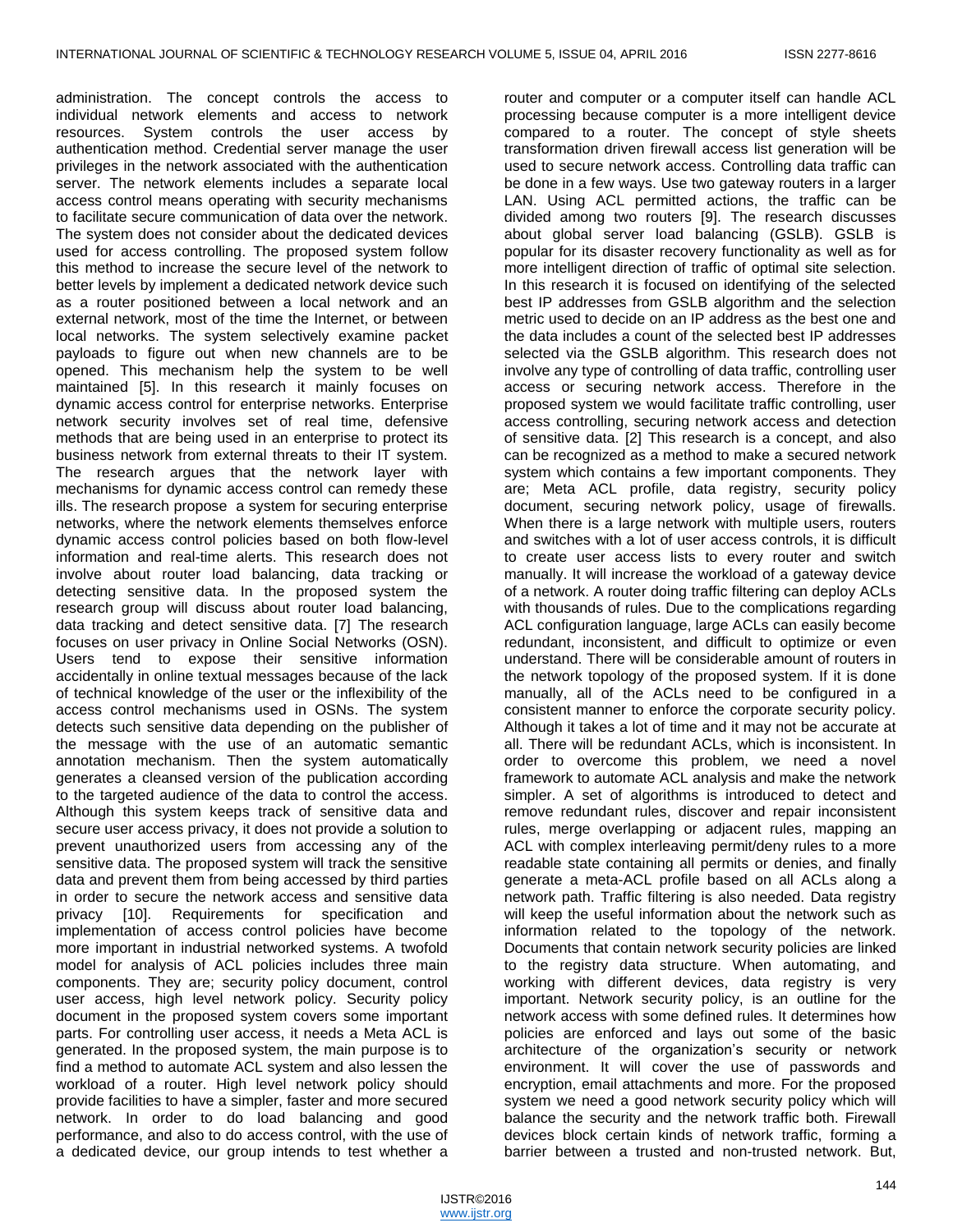when there is a larger network with many divisions, requirements may differ making it more complex. [3] It is the task of the network administrator to correctly implement ACL in a large network environments of enterprise security policy which is a difficult task. With the topology of a plurality of routers, all ACL needs in a consistent manner the implementation of enterprise security policy configuration. In such a situation, manual analyzation of ACLs to ensure security policy is installed correctly is nearly an impossible task. In this research paper, an algorithm is introduced to detect and remove redundant rules, find and fix inconsistent provisions, merge overlapping or adjacent rules map complex cross license ACL in a more readable form containing all licenses or to reject the final calculation based on a blend of all ACL files and to generate a meta-ACL profile following the processes. This meta-ACL profile will help the Administrator understand the flow of traffic of the network once it is applied to the traffic filtering ACLs. A library named ACL Analysis (ACLA) is created based on the information provided on the research paper. A new framework for automated ACL analysis is provided in this research paper, greatly simplifying implementation and verification of corporate security policies at the network level security policy implementation, including configuration using ACL packet classification policy. [1]

## **3 OUR APPROACH**

Currently, if there is a network with bigger LANs connected with different departments, the organization needs different access controls for different departments. That means routers in the network need to be programmed with different access control lists (ACLs). ACL is a helpful feature for controlling the filtering process of network traffic as well as providing an added feature of security. Using Network ACLs can be done the following; Permit or deny incoming traffic depending on remote subnet IPv4 address range to a virtual machine input endpoint.

- Use of blacklist IP addresses.
- Creating multiple rules per Virtual Machine (VM) endpoint.
- Specify up to 50 ACL rules per VM endpoint.
- Use rule ordering to ensure the correct series of rules are applied to a given VM endpoint (from lowest to the highest).
- Specify an ACL for a specific remote subnet IPv4 address.

There are two types of ACLs defined by the Cisco. Standard ACLs: This type of ACL is the simplest one since it only considers IP addresses when filtering. In other words, this ACL can be used only when there's a need to permit or deny traffic from a certain host IP address or a certain source network. Extended ACLs: This type of ACL is the most preferred one and the most advanced as well. Using this type of ACL it allows to filter traffic based on: Source IP address, Destination IP address, Protocol (TCP or UDP), Port Numbers (Ftp 21 etc.). In the proposed research, to enhance the security and control IP traffic, Extended ACLs are suggested. If ACL is programmed manually, it is a very time consuming task. There will be a number of redundant ACLs which will make the network slower. In the proposed research the main purpose is to use a computer which is faster and can do more work load

instead of a router. It can be divided in to two main parts. They are Windows based and Linux based. The main requirement is that the computer has to have at least two fast network interfaces installed in the system. Computer can either have two network cards or one network card and a wireless card. On Windows computers, the process of setting up this router functionality is called Internet Connection Sharing. A mechanism known as IP forwarding can also be used to make a computer function as a router connecting 2 to 3 separate networks. Linux based methods; there are four networking software. They are DD-WRT X86, ZeroShell, RouterOS, Untangle. These software are made for small networks using few computers without the need of a router. Computer is an intelligent machine that will help to identify sensitive data. The mechanism automatically detects the information that is sensitive depending on the privacy requirements of the publisher of data, with regard to the type of reader that may access such data. Finally, access control mechanism automatically creates sanitized versions of the user's publications according to the type of reader that accesses them. In order to reduce the workload of the router user can implement ACLs in the computers. It will be more helpful to prevent threats including hackers, data theft etc. The components of this research are discussed in sub sections below.

#### **3.1 Router Load Balancing**



*Fig. 1. IP forwarding using Windows XP platform (Source: http://www.home-network-help.com/images/xxp-routernetwork.jpg.pagespeed.ic.BjDSsKeQZx.jpg)*

The proposed research suggests a method that turning a computer into a gateway and router for network to balance the router workload. In Windows platform this can be performed using either IP forwarding method or Internet Connection Sharing. The software DD-WRT X86, ZeroShell, RouterOS and Untangle can be used to make a computer perform as a router in a small network. It is an ideal way to get advanced features over what is already provided in consumer-level routers. By converting computer into a router to share the workload, the intention is to free some of the work of the router to make it perform faster and to prevent the router from overloading/ overheating. The targeted network is a small sized business organization network which allows access for a selected group of outliers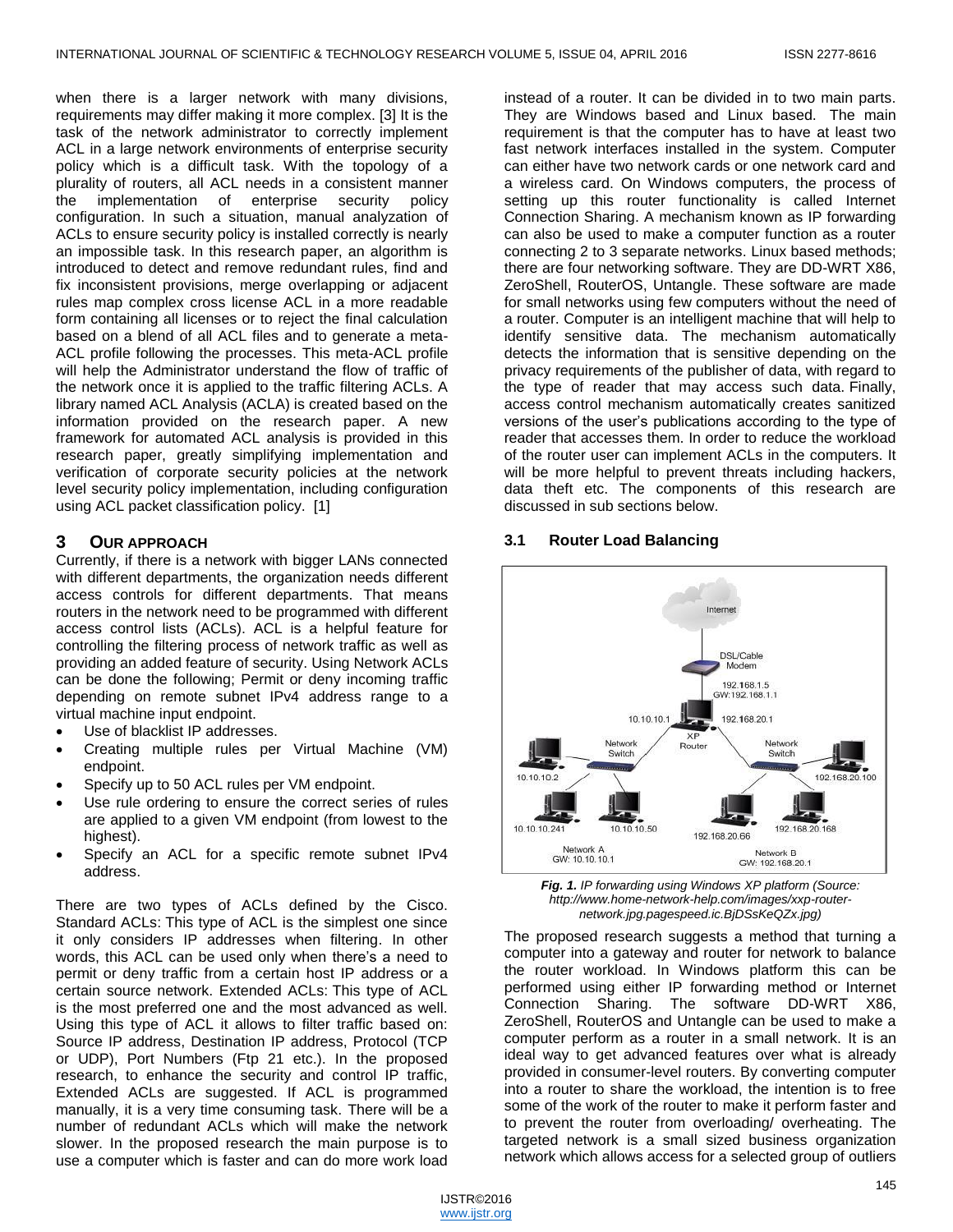(Extranet). Adding some features such as virtual LANs, multiple SSIDs, hotspot and captive portal, and VPN server and client capabilities are possible in a computer that acts as a router. Some machines provide network-wide antivirus, spam, and Web filtering. The proposed research includes a method that can receive the ordered list based on a set of performance metrics related to access conditions to host servers to arrange network addresses corresponding to the domain name. The order of IP addresses, and typically selects the first IP address on the list, when accessing the corresponding host server. The ordered list of network address is sent as a response to the query. The data related to the query is tracked. This tracking feature allows better understanding of Global Server Load Balancing policy decisions such as those related to performance, maintenance, troubleshooting and intelligent installation of large-scale flexible Global Server Load Balancing networks [2].

#### Access Control Lists Summary Access Control Lists .<br>nable / Disable Disable Access Control Lists (Blacklist and Whitelist) Commit Reset **Blacklist** ń vé Source IP Address **Destination IP Address Destination Port** 172.16.3.245 172.16.4.6-172.16.4.10  $2.5.6.9$ 3.5.7.9 172.16.7.25 53 172.168.5.7 192.168.7.2 43 172.168.5.10/21 ū **Whitelist** Source IP Address No configured objects ū

#### **3.2 Controlling User Access**

*Fig. 2. Fortinet ACL whitelist and blacklist [Source: http://help.fortinet.com/coyotepoint/10-3- 2f/Content/Protection/AcessContList\_Summary.gif)*

Various techniques are associated with controlling user accesses to objects and other data entities .There are

- Access Control Lists (ACLs)
- Storage of a capabilities list
- Firewalls

Among these techniques, the proposed research will be using ACLs: This technique which is commonly used in file systems, involves the storage of an ACL for each data entity to which the access is to be controlled. The ACL for a given data entity will usually be in a list of the users that have access to the data entity, together with the access rights of each such user regarding the data entity. Each time a request is sent to the entity, the data entity's ACL is searched to determine whether the requested access is authorized. ACLs possesses two types of lists to control the user access to a network depending on the user's IP address, namely Whitelist and Blacklist. The whitelist allows access for a specific IP address or an address range. If the address or the range is included in the blacklist that packet will be dropped. If the address or range is a sub part of a larger range defined in the blacklist, the whitelist will take precedence for the specified addresses. If the blacklist is free of addresses and there are only addresses listed in the whitelist, then only the addresses listed in the whitelist are allowed and connections from all other addresses are blocked.

## **3.3 Controlling Data Traffic**

ACLs support data traffic controlling. The process is done in the router by controlling whether the packets received are forwarded or dropped based on criteria specified within the ACL. These criteria may include source IP address, destination IP address or any other relevant information of the packets received. ACL can be implemented in firewall routers between an external network and the LAN network or it can be implemented between separate parts of the same network. The focus of this research is to implementation of the router between the LAN and the external network to secure the data that is flowing out of the network or to prevent irrelevant traffic generated from unauthorized third party outliers. Use of Extended ACLs (figure 5 in Appendix) are suggested for this research implying that the ACLs must be implemented for each protocol of the network. The criteria statements have to be clearly defined as every ACL contains "deny all traffic" criteria statement at the end of the statements list, which will drop whatever the packet that does not match any other criteria defined. The order in which the criteria statements are listed deemed important as the list will be checked in a sequential order once a packet is received, until a match is found. The statements listed below the matching statement will not be checked, hence an ordered ACL will help the router to perform faster and more efficiently.

#### **3.4 Detecting Data Types and Data tracking**

The type of packets forwarded or blocked can also be determined using ACLs. As stated above in section C, implementing Extended ACLs require implementation of ACLs for each protocol on a network interface, which allows the tracking of the type of data flowing through the network, for example: sharing of emails can be allowed in the network while preventing the TELNET communications [11]. Tracking of the source and destination of a packet can be determined using the IP addresses. Using the statements listed in ACLs, it is suggested to generate a meta-ACL profile [1] [3] to provide a better understanding of the network including the destination and the source of the packet sent to the outside of the network. Analyzation of the meta-ACL profile will allow the network administrator to identify any sort of unauthorized access to the network as well as leakage of sensitive information of the organization to a third party through an employee.

#### **4 CONCLUSION**

Maintaining a well performing ACL is very important in a network. This research paper discusses about a method to share the workload of the router that is handling the ACL, with a computer that is solely dedicated for the stated purpose to prevent the router from overloading. This paper also focuses on the technology of tracking the data flowing outside of an extranet with the use of ACLs to detect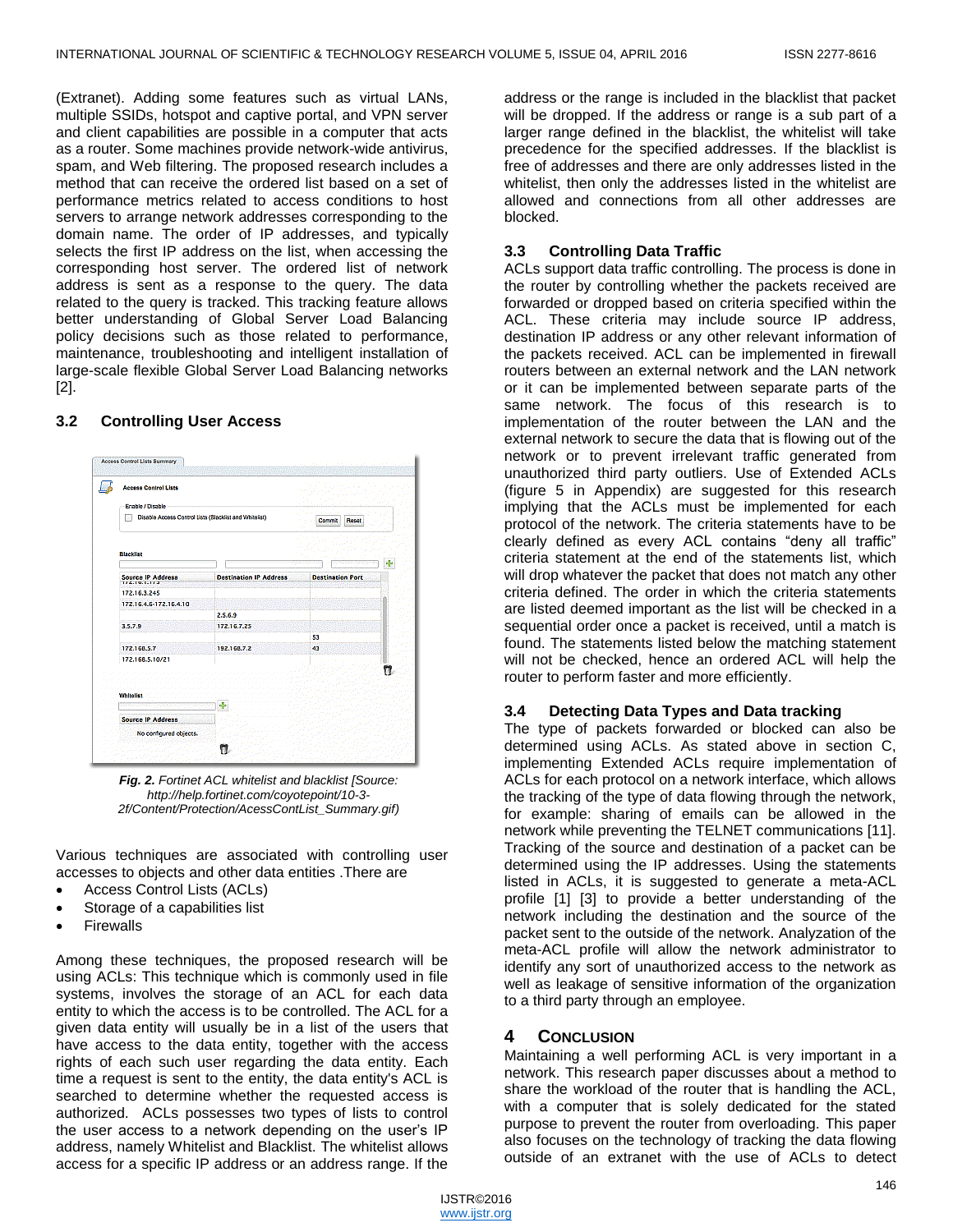sensitive data and prevent it from reaching unauthorized third parties. Internet Connection Sharing and IP forwarding methods are used for Windows platforms and Software: DD-WRT X86, ZeroShell, RouterOS and Untangle are used for Open source platforms to convert a computer into a router to share the workload of a router. Extended ACLs and IP addresses are used to detect the type, source and destination of the packets sent from the network and a packet will be dropped if it is directed to an unauthorized destination. A meta-ACL profile will be generated based on the criteria of the ACL to allow a better understanding of the network. A combination of these technologies are suggested by the research group to improve the performance of a router inside a small organization network.

# **5 FUTURE WORK**

The major drawback of the proposed research is that it is only limited to a small organization extranet where only a few network interfaces or sub interfaces are implemented. With the use of a higher performance computer it might be possible to apply this system to a larger network. Analyzing of the machine generated meta-ACL profile may take less effort if an algorithm is introduced to perform the said task using the router itself or the computer sharing the router workload.

## **ACKNOWLEDGEMENT**

We thank Mr. Dhishan Dhammearatchi for providing the assistance and feedbacks/ comments to carry out this research and steering us in the right direction. We would also like to thank the SLIIT Computing (PVT) LTD and other individuals/groups that helped us achieve this target.

# **REFERENCES**

- [1] J. Qian, S. Hinrichs and K. Nahrstedt, "ACLA: A Framework for Access Control List (ACL) Analysis and Optimization", Communications and Multimedia Security Issues of the New Century, pp. 197-211, 2001.
- [2] S. Kommula, I. Hsu, R. Jalan and D. Cheung, "Patent US7254626 - Global server load balancing", Google Books, 2016. [Online]. Available: http://www.google.com/patents/US7254626. [Accessed: 02- Feb- 2016].
- [3] L. Cheng, "Style sheet transformation driven firewall access list generation", Google Books, [Online]. Available: http://www.google.com/patents/US20020184525. [Accessed: 03- Feb- 2016].
- [4] R. Brown and R. Greenberg, "System and method for controlling access to data entities in a computer network", Google Books, 1999. [Online]. Available: http://www.google.com/patents/US5941947. [Accessed: 03- Feb- 2016].
- [5] J. He and R. Hall, "Security system and method for network element access", Google Books, 2000.

[Online]. Available: http://www.google.com/patents/US6088451. [Accessed: 02- Feb- 2016].

- [6] S. Fan and S. Truong, "Access control for networks", 2001. [Online]. Available: https://www.google.com/patents/US6219706. [Accessed: 02- Feb- 2016].
- [7] A. Nayak, A. Reimers, N. Feamster and R. Clark, "Resonance", Proceedings of the 1st ACM workshop on Research on enterprise networking - WREN '09, 2009. [Online]. Available: http://dl.acm.org/citation.cfm?id=1592684. [Accessed: 02- Feb- 2016].
- [8] S. Hachana, N. Cuppens-Boulahia and F. Cuppens, "Mining a high level access control policy in a network with multiple firewalls", Journal of Information Security and Applications, vol. 20, pp. 61-73, 2015.
- [9] I. Cibrario Bertolotti, L. Durante, L. Seno and A. Valenzano, "A twofold model for the analysis of access control policies in industrial networked systems", Computer Standards & Interfaces, vol. 42, pp. 171-181, 2015.
- [10] M. Imran-Daud, D. Sánchez and A. Viejo, "Privacydriven access control in social networks by means of automatic semantic annotation", Computer Communications, vol. 76, pp. 12-25, 2016.
- [11] "Cisco IOS Security Configuration Guide, Release 12.2 - Access Control Lists: Overview and Guidelines [Cisco IOS Software Release 12.2]", Cisco, 2016. [Online]. Available: http://www.cisco.com/c/en/us/td/docs/ios/12\_2/sec urity/configuration/guide/fsecur\_c/scfacls.html. [Accessed: 01- Mar- 2016].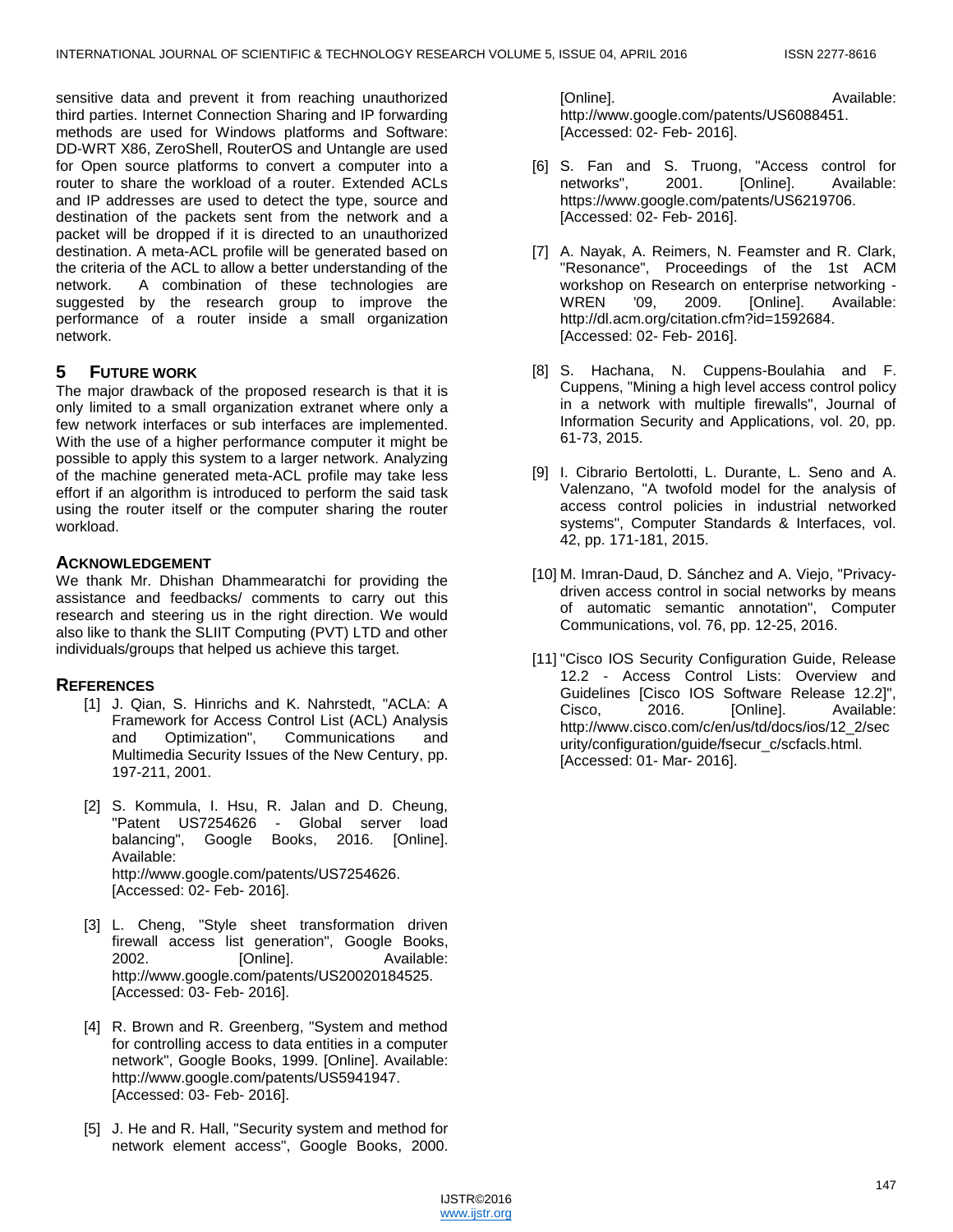# **APPENDIX**

| Features<br><b>Researches</b>                                                                                                                                                                                                   | Simplified access list    | Meta-ACL profile | Global server/router load balancing | Sorted IP list | Selecting best IP address | Data tracking | Data registry | Security policy document  | Controls user access | Securing network access | Registration database | Dedicated device(s) for access<br>control | High level network policy | Use firewalls | Detect sensitive data | Control data traffic |
|---------------------------------------------------------------------------------------------------------------------------------------------------------------------------------------------------------------------------------|---------------------------|------------------|-------------------------------------|----------------|---------------------------|---------------|---------------|---------------------------|----------------------|-------------------------|-----------------------|-------------------------------------------|---------------------------|---------------|-----------------------|----------------------|
| ACLA:<br>Α<br>framework<br>for<br>Access Control<br>analysis<br>List<br>and optimization<br>$[1]$                                                                                                                               | ✓                         | ✓                | ×                                   | ×              | ×                         | ×             | ×             | ×                         | ✓                    | ✓                       | ×                     | ×                                         | ×                         | ×             | ×                     | ×                    |
| Statistical<br>tracking<br>οf<br>global<br>server<br>load<br>balancing<br>for selecting the<br>best<br>network<br>address<br>from<br>ordered list of<br>network<br>addresses<br>based on a set<br>of performance<br>metrics [2] | ×                         | ×                | ✓                                   | ✓              | ✓                         | ✓             | ×             | ×                         | ×                    | ×                       | ×                     | ×                                         | ×                         | ×             | ×                     | ×                    |
| sheets<br>Style<br>transformation<br>driven<br>firewall<br>access<br>list<br>generation [3]                                                                                                                                     | ×                         | ✓                | ×                                   | ×              | ×                         | ×             | ✓             | ✓                         | ×                    | ✓                       | ✓                     | ×                                         | ✓                         | ✓             | ×                     | ×                    |
| System<br>and<br>method<br>for<br>controlling<br>access to data<br>entries in<br>a<br>computer<br>network [4]                                                                                                                   | ×                         | ×                | ×                                   | ×              | ×                         | ✓             | ✓             | $\boldsymbol{\mathsf{x}}$ | ✓                    | ×                       | ✓                     | ×                                         | ×                         | ×             | ×                     | ×                    |
| Security system<br>and method for<br>network element<br>access [5]                                                                                                                                                              | ×                         | ×                | ×                                   | ×              | ×                         | ×             | ×             | $\boldsymbol{\mathsf{x}}$ | $\checkmark$         | ✓                       | ✓                     | ×                                         | ×                         | ×             | ×                     | ×                    |
| Access<br>control                                                                                                                                                                                                               | $\boldsymbol{\mathsf{x}}$ | $\checkmark$     | ×                                   | ×              | ×                         | ×             | ×             | ×                         | ✓                    | $\mathbf x$             | ×                     | $\checkmark$                              | ×                         | ✓             | ×                     | $\checkmark$         |
| for networks[6]<br>Resonance:<br>dynamic access<br>for<br>control<br>enterprise<br>networks. [7]                                                                                                                                | ×                         | ×                | ×                                   | ×              | ×                         | ×             | ×             | ×                         | $\checkmark$         | ✓                       | ×                     | ✓                                         | ×                         | ×             | ×                     | $\checkmark$         |
| Mining a high<br>level<br>access<br>control policy in<br>a network with<br>multiple firewalls<br>[8]                                                                                                                            | ×                         | ×                | ×                                   | ×              | ×                         | ×             | ×             | $\checkmark$              | $\checkmark$         | ✓                       | ×                     | ×                                         | $\checkmark$              | $\checkmark$  | $\pmb{\times}$        | $\pmb{\times}$       |

*TABLE 1 RELATED RESEARCHES AND COMPONENTS*

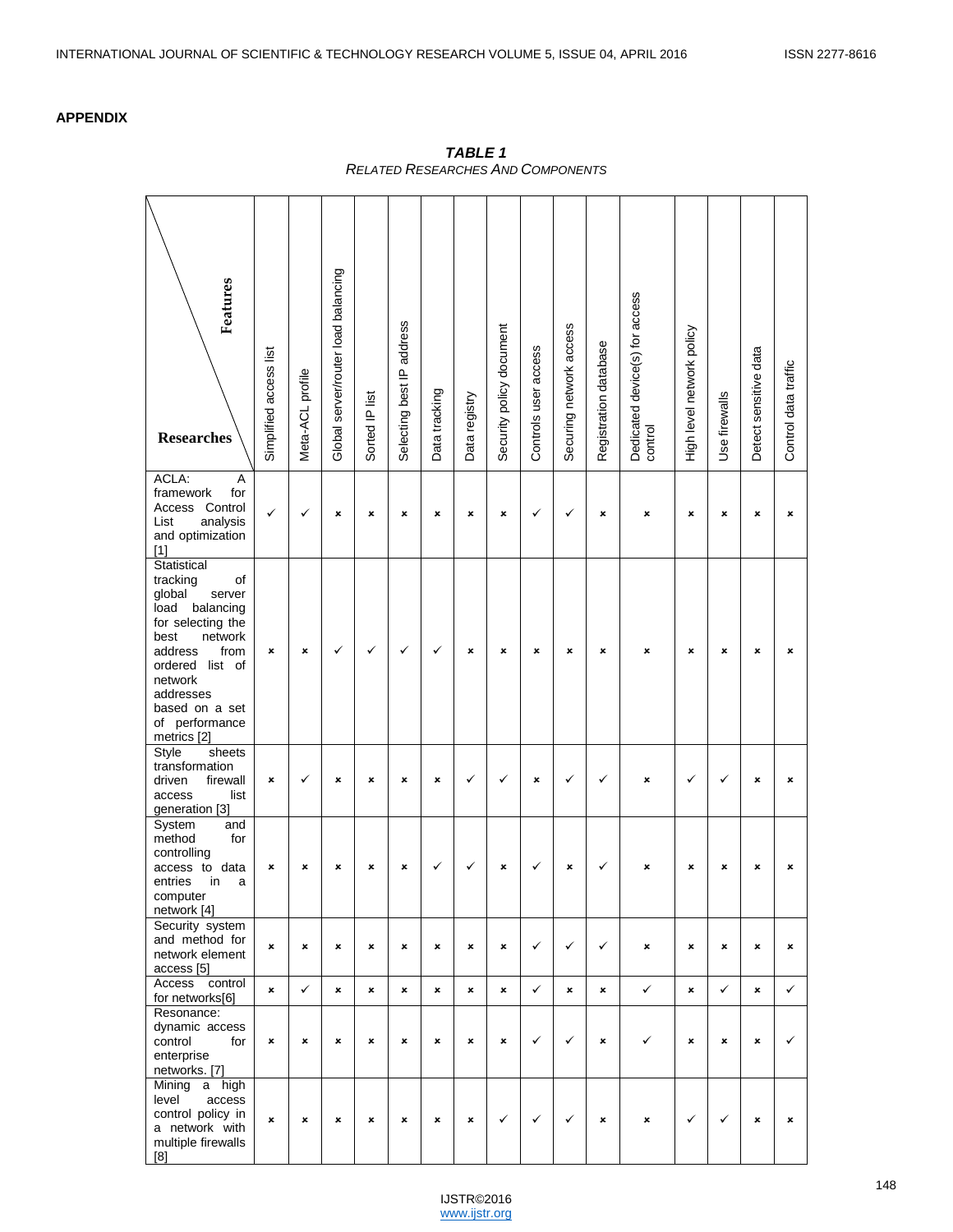| A twofold model<br>for the analysis<br>0f<br>access<br>policies<br>control<br>in<br>industrial<br>networked<br>systems [9]           | $\boldsymbol{\mathsf{x}}$ | ×           | ×            | ×                       | $\boldsymbol{\mathsf{x}}$ | × | ×                         | ✓                       | ✓            | ×            | $\pmb{\times}$ | × | ✓                       | ×            | × | ×                         |
|--------------------------------------------------------------------------------------------------------------------------------------|---------------------------|-------------|--------------|-------------------------|---------------------------|---|---------------------------|-------------------------|--------------|--------------|----------------|---|-------------------------|--------------|---|---------------------------|
| driven<br>Privacy<br>control<br>access<br>social<br>in<br>networks<br>by<br>of<br>means<br>automatic<br>semantic<br>annotations [10] | $\mathbf{x}$              | $\mathbf x$ | ×            | ×                       | ×                         | ✓ | $\mathbf x$               | ×                       | ✓            |              | ✓              | × | ×                       | ×            |   | $\boldsymbol{\mathsf{x}}$ |
| Proposed<br>system                                                                                                                   | $\boldsymbol{\mathsf{x}}$ | ×           | $\checkmark$ | $\overline{\mathbf{x}}$ | $\mathbf{x}$              |   | $\boldsymbol{\mathsf{x}}$ | $\overline{\mathbf{x}}$ | $\checkmark$ | $\checkmark$ | $\mathbf{x}$   |   | $\overline{\mathbf{x}}$ | $\mathbf{x}$ |   | $\checkmark$              |



*Fig. 3. Outbound ACL (Source: http://www.cisco.com/c/en/us/td/docs/security/asa/asa70/configuration/guide/config/nwaccess.html)*